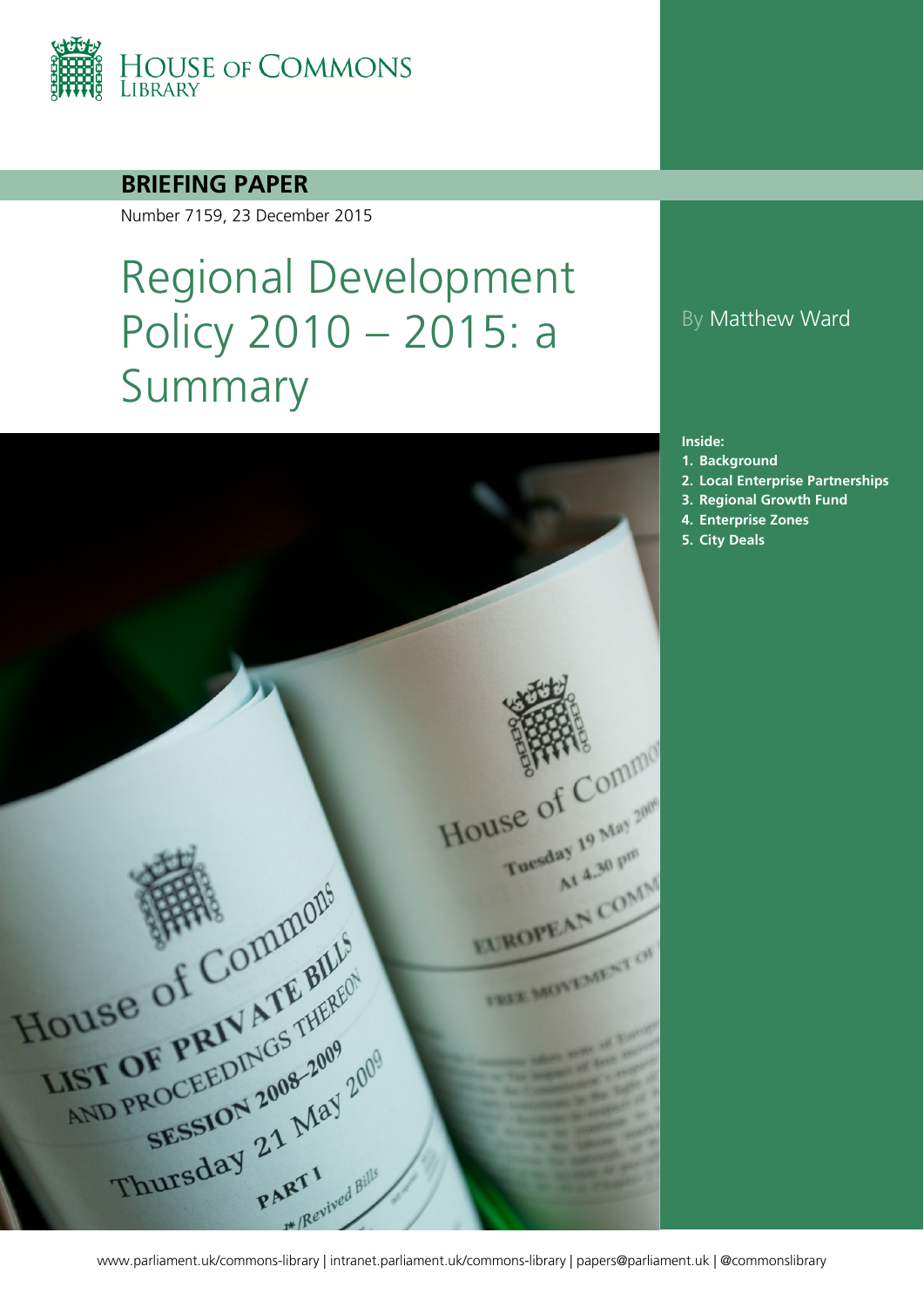### **Contents**

| <b>Summary and Background</b>        | 3 |
|--------------------------------------|---|
| <b>Local Enterprise Partnerships</b> | 4 |
| <b>Regional Growth Fund</b>          | 5 |
| <b>Enterprise Zones</b>              | 6 |
| <b>City Deals</b>                    |   |
|                                      |   |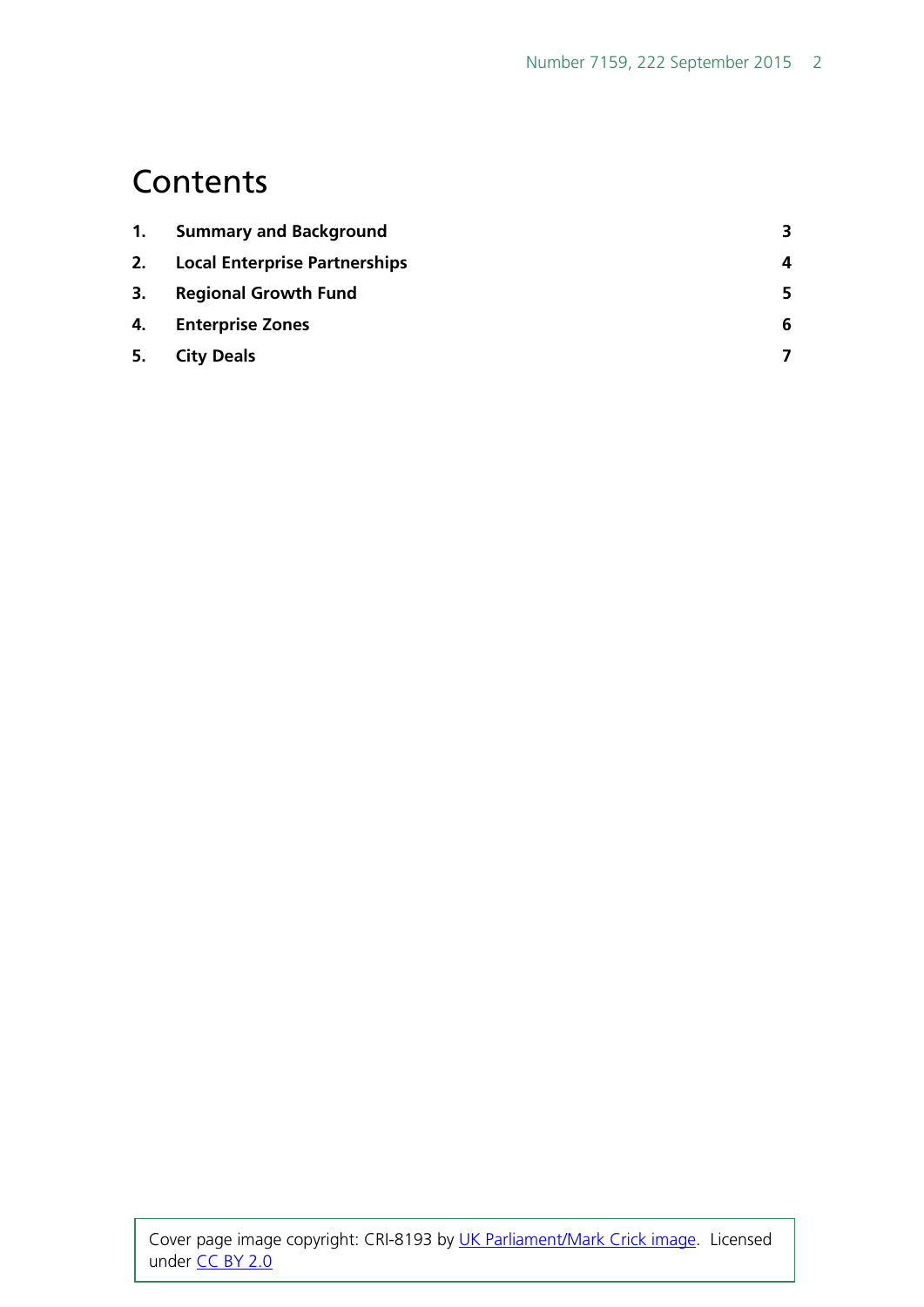### <span id="page-2-0"></span>1. Summary and Background

This note provides a summary of four regional development initiatives undertaken by the Coalition Government of 2010-15 and continued by the current Government.

The October 2010 White Paper Local Growth: Realising Every Place's [Potential s](https://www.gov.uk/government/uploads/system/uploads/attachment_data/file/32076/cm7961-local-growth-white-paper.pdf)et out the Coalition Government's approach to regional development in England. The paper argues that a successful regional growth strategy should entail "shifting powers away from central government" in favour of local communities. Additionally, the paper proposes an emphasis on "rebalancing" the economy in regions that had become reliant on public sector employment and recognising the effect specific local geographic, economic and environmental factors have on development.

Many of the paper's specific proposals and initiatives were first mooted in the May 2010 [Coalition Agreement](https://www.gov.uk/government/uploads/system/uploads/attachment_data/file/78977/coalition_programme_for_government.pdf) and the [June 2010 Budget,](http://www.direct.gov.uk/prod_consum_dg/groups/dg_digitalassets/@dg/@en/documents/digitalasset/dg_188581.pdf) some of which are detailed below.

The White Paper [Local Growth: Realising Every Place's Potential](https://www.gov.uk/government/uploads/system/uploads/attachment_data/file/32076/cm7961-local-growth-white-paper.pdf) was published on 28 October 20[1](#page-2-1)0.<sup>1</sup> It set out three key priorities:

- a. **Shifting power to local communities and businesses** by establishing dynamic local enterprise partnerships of local business and civic leaders, operating within an area that makes economic sense, which can provide the vision, knowledge and strategic leadership to set local priorities and empower communities to fulfil their potential.
- b. **Increasing confidence to invest** by creating the right conditions for growth through a consistent and efficient framework for investment, an effective planning framework and new incentives to make sure local communities benefit from development.
- c. **Focused investment** by tackling barriers to growth that the market will not address itself and supporting investment that will have a long term impact on growth.

As part this agenda, the White Paper announced the first tranche of approved Local Enterprise Partnerships, the opening of the Regional Growth Fund and a range of measures designed to provide incentives for local authorities to promote business growth.

<span id="page-2-1"></span>1 BIS, [Local growth: realising every place's potential,](http://www.bis.gov.uk/assets/biscore/regional/docs/l/cm7961-local-growth-white-paper.pdf) Cm 7961, 28 October 2010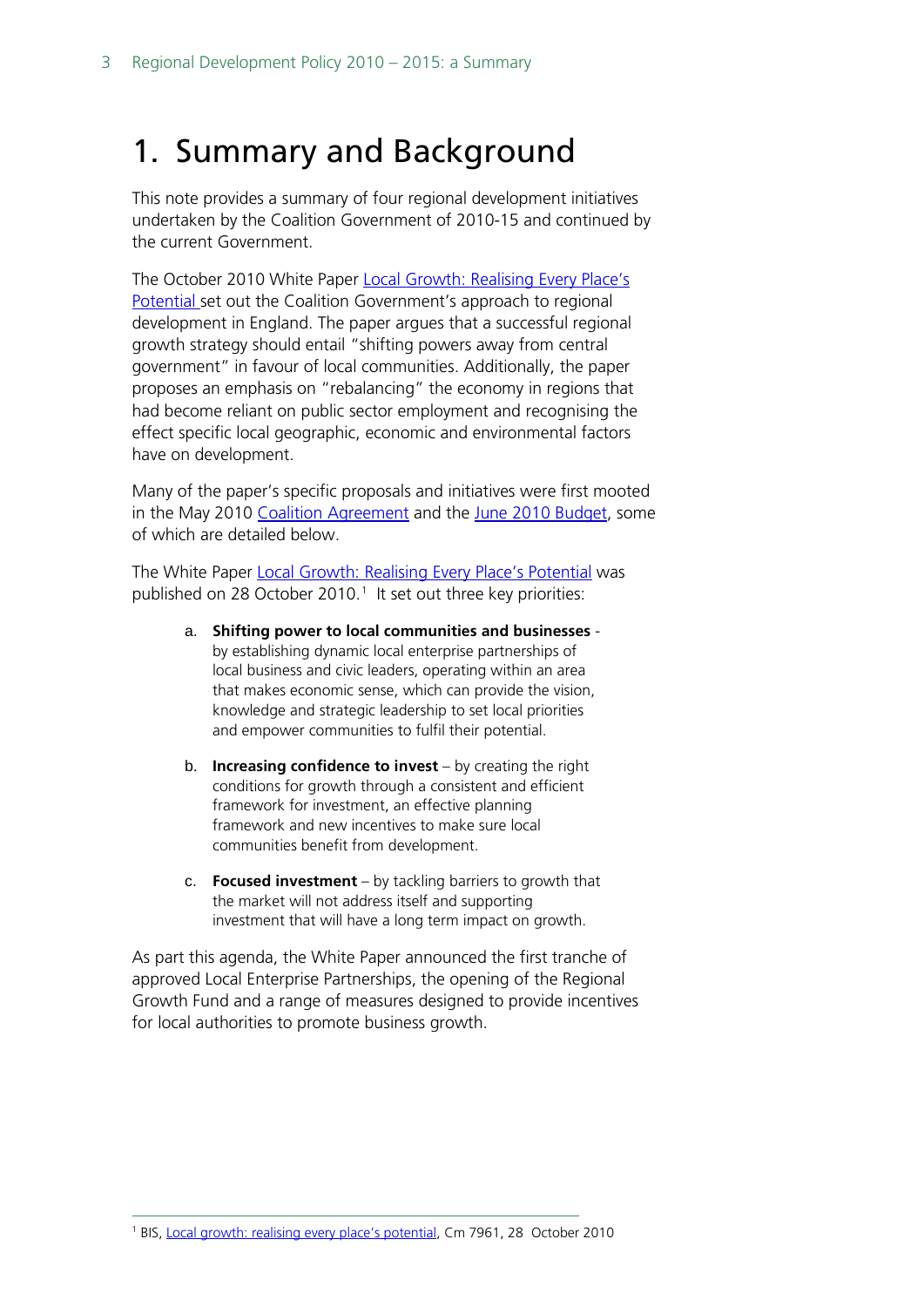### 2. Local Enterprise Partnerships

The Coalition Agreement outlined plans to replace Regional Development Agencies with Local Enterprise Partnerships (LEPs). From June 2010, businesses and local authorities were invited to form LEPs. The approval of 24 LEPs was announced as part of the 2010 Local [Growth](https://www.gov.uk/government/uploads/system/uploads/attachment_data/file/32076/cm7961-local-growth-white-paper.pdf) White Paper; a further 15 LEPs, including one covering the whole of London, were subsequently approved. A map of LEPs is available on the [Department for Business, Innovation Skills website,](https://www.gov.uk/government/uploads/system/uploads/attachment_data/file/252793/bis-11-768-local-enterprise-partnerships-boundary-map-august-2013.pdf) as is a [list of LEPs by local authority.](https://www.gov.uk/government/publications/local-enterprise-partnerships-local-authority-mapping)

LEPs are locally owned strategic partnerships of local businesses and civic leaders. They are designed to determine specific local economic priorities and promote growth, employment and infrastructure development. Initially established without any direct government funding, LEPs were collectively awarded £25 million in September 2012 up to 2014/15 and a further £20 million over 2013/14 and 2014/15.

The [June 2013 Spending Review](https://www.gov.uk/government/uploads/system/uploads/attachment_data/file/209036/spending-round-2013-complete.pdf) saw the Government ask LEPs to develop multi-year local Strategic Economic Plans, which would then be used for negotiations on 'Growth Deals' with the Government. These deals would see LEPs awarded funding from the Single Local Growth Fund from 2015/16. The budget for the Single Local Growth Fund, set at £2 billion a year, will be drawn from the existing budgets of central government departments.

In March 2014, all 39 LEPs submitted Strategic Economic Plans. In July 2014, the government announced details of funding received by each LEP over the period 2015 - 2021. In January 2015, the government expanded the deals.

For more information see the Library Briefing Papers Local Enterprise [Partnerships](http://www.parliament.uk/business/publications/research/briefing-papers/SN05651/local-enterprise-partnerships) and Local Growth Deals.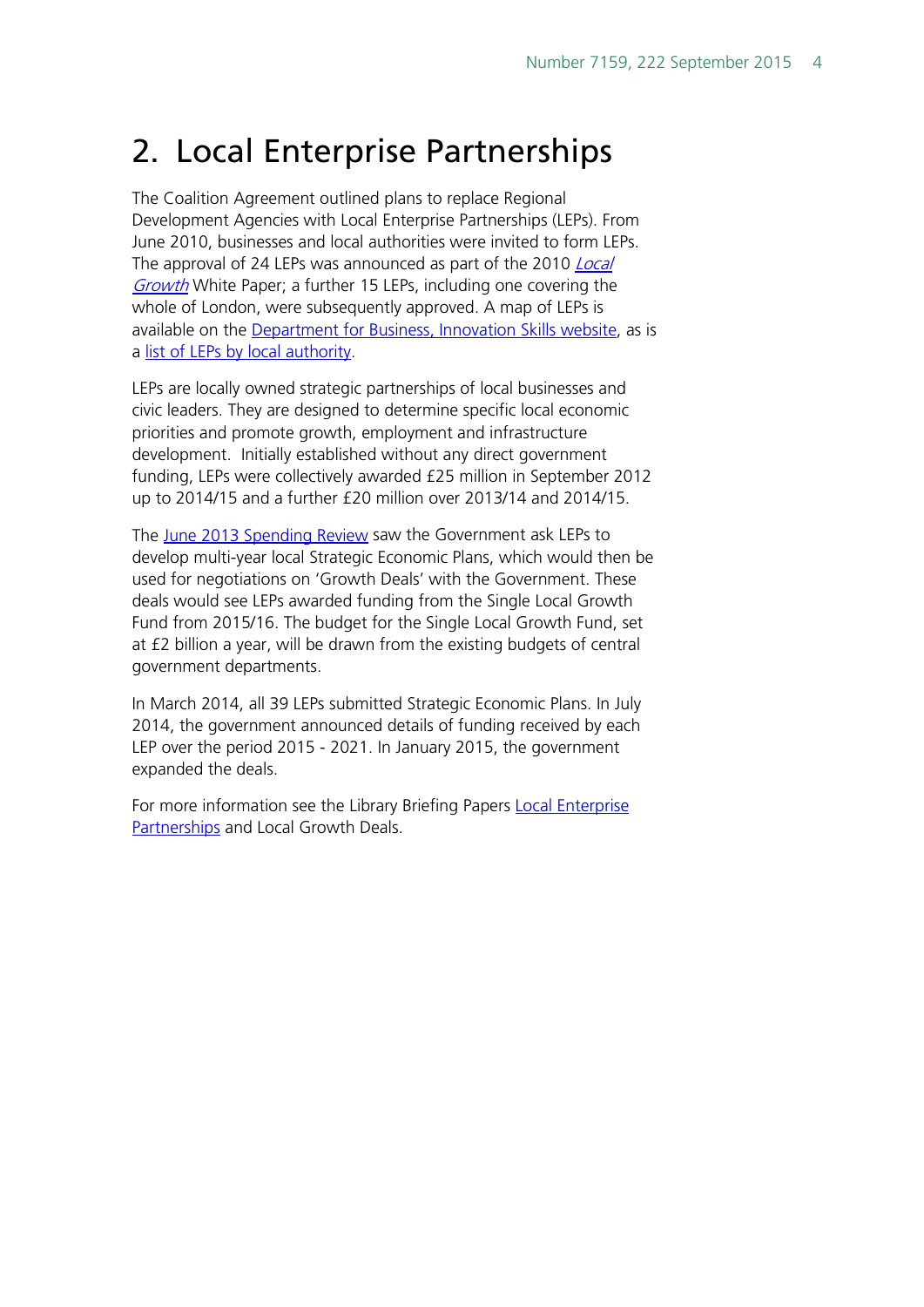### 3. Regional Growth Fund

The Regional Growth Fund (RGF) was announced as part of the 2010 [Local Growth](https://www.gov.uk/government/uploads/system/uploads/attachment_data/file/32076/cm7961-local-growth-white-paper.pdf) White Paper as a fund open to businesses, local authorities and other organisations to bid for financial support to help stimulate private enterprise and create sustainable private sector employment. Recipients must use their funding to secure investment from private sources.

The Department for Business, Innovation and Skills described the original purpose of the RGF as "to help areas and communities at risk of being particularly affected by public spending cuts." There have been six funding rounds between 2010 and 2015, awarding total funding of £3.5 billion. The fund is scheduled to run until 2017.

The Department for Communities and Local Government have reported that the RGF has created or safeguarded 65,000 jobs in rounds 1 - 4, estimating the cost per net additional job at £52,300.

For further information, see the Library Briefing Paper The Regional [Growth Fund.](http://www.parliament.uk/business/publications/research/briefing-papers/SN05874/regional-growth-fund)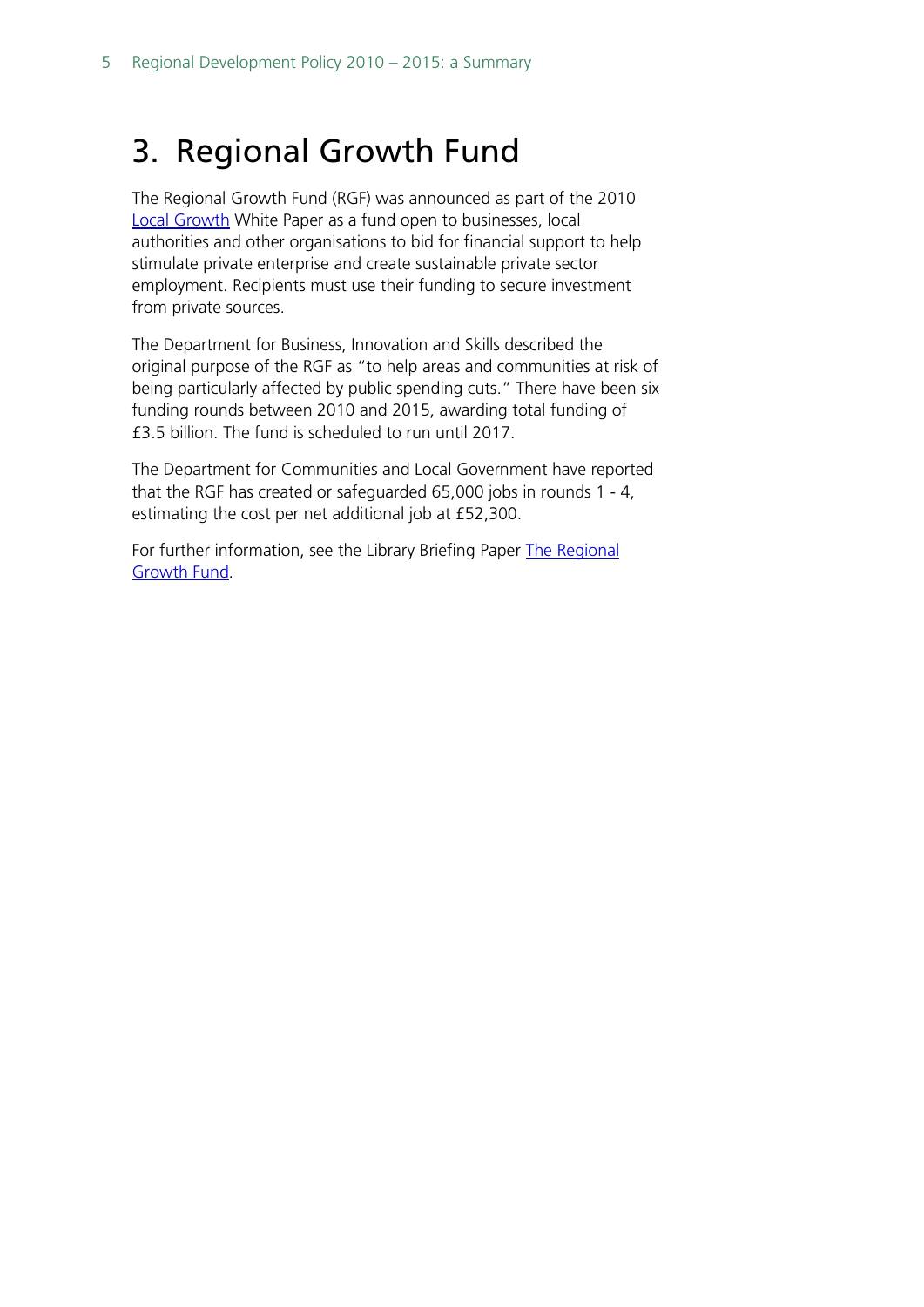### 4. Enterprise Zones

In a speech to the Conservative Party spring conference in March 2011, George Osborne announced plans for the creation of Enterprise Zones, to assist "the parts of Britain that had missed out in the last ten years." The [2011 Budget](http://cdn.hm-treasury.gov.uk/2011budget_complete.pdf) and accompanying [Plan for Growth](http://cdn.hm-treasury.gov.uk/2011budget_growth.pdf) announced plans for 24 Enterprise Zones, later increased to 25. These became operational in April 2012. Enterprise Zones are geographically defined areas, hosted by Local Enterprise Partnerships, in which commercial and industrial businesses can receive incentives to set up or expand.

Businesses moving into Enterprise Zones are offered numerous concessions, including a business rate discount of up to 100% over a five year period, exemption from rates on industrial and commercial property and Development Land Tax, a simplified planning regime and capital allowances for plants and machinery. Funded by central government, these incentives are predicted to total £205 million by 2015/16.

The 2015 [Spring Budget](https://www.gov.uk/government/uploads/system/uploads/attachment_data/file/416330/47881_Budget_2015_Web_Accessible.pdf) included proposals to expand six existing Enterprise Zones and establish a further two, one at the Plymouth Naval Dockyard and another in Blackpool. The 2015 [Summer Budget](https://www.gov.uk/government/uploads/system/uploads/attachment_data/file/443232/50325_Summer_Budget_15_Web_Accessible.pdf) announced that the government would hold a bidding round for a new programme of Enterprise Zones. Applications closed on 18 September 2015.

The [2015 Spring Budget](https://www.gov.uk/government/uploads/system/uploads/attachment_data/file/416330/47881_Budget_2015_Web_Accessible.pdf) announced the creation of 2 new Enterprise Zones at Blackpool Airport and Plymouth. The 2015 [Summer Budget](https://www.gov.uk/government/uploads/system/uploads/attachment_data/file/443232/50325_Summer_Budget_15_Web_Accessible.pdf) announced that the government would hold a bidding round for a new programme of Enterprise Zones. Applications closed on 18 September 2015. The 2015 [Autumn Statement](https://www.gov.uk/government/uploads/system/uploads/attachment_data/file/479749/52229_Blue_Book_PU1865_Web_Accessible.pdf) announced the creation of 18 new Enterprise Zones, as well as extension to 8 existing zones, bringing the total to 44.

A map of Enterprise Zones is available on the [Department for](http://enterprisezones.communities.gov.uk/enterprise-zone-map/)  [Communities and Local Government website.](http://enterprisezones.communities.gov.uk/enterprise-zone-map/)

For further information, see the Library Briefing Paper [Enterprise Zones.](http://www.parliament.uk/business/publications/research/briefing-papers/SN05942/enterprise-zones)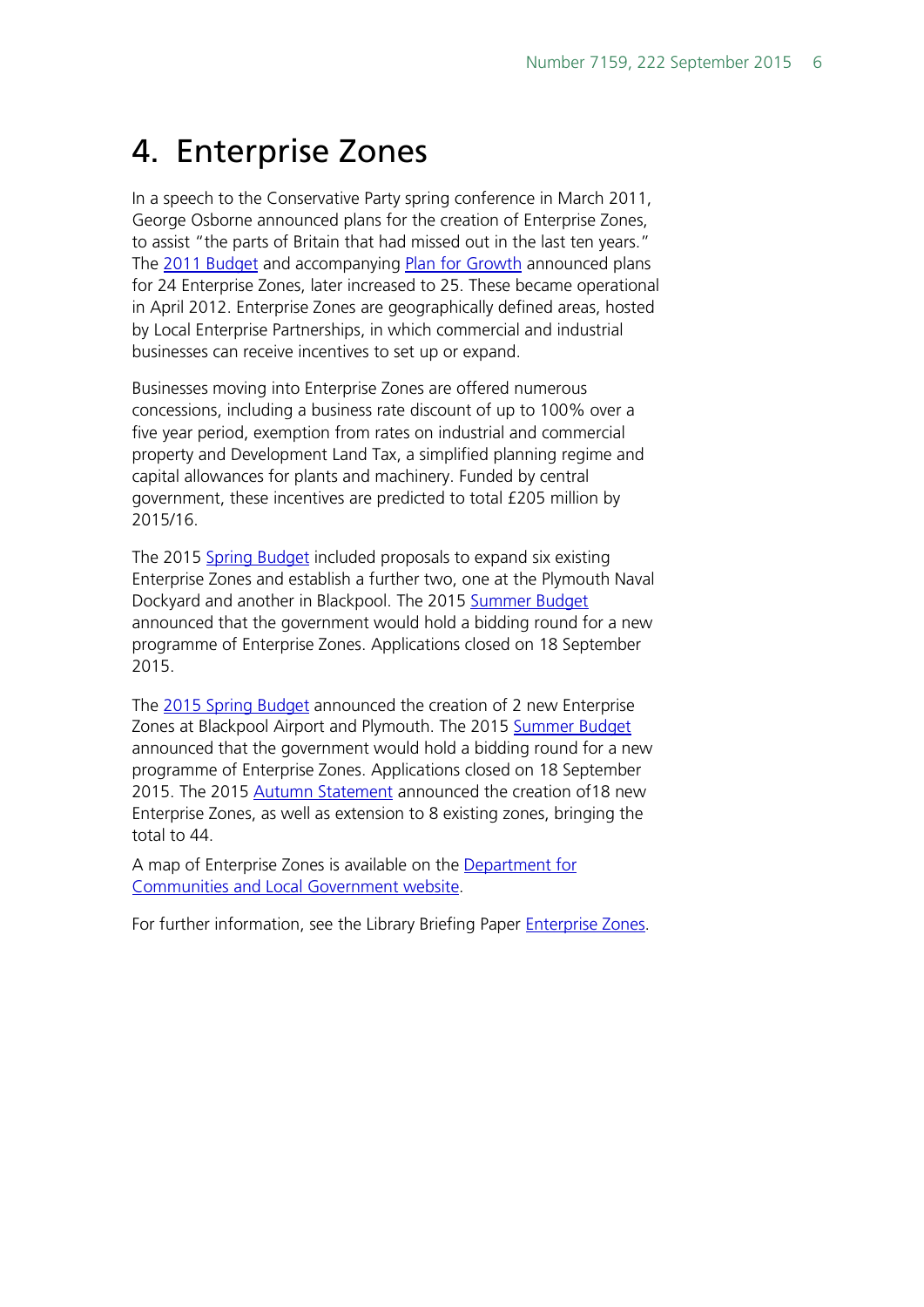## 5. City Deals

City deals are bespoke packages of funding and decision-making powers negotiated between central government and local authorities and/or Local Enterprise Partnerships and other local bodies.

Between July 2012 and August 2014, 27 City Deals were negotiated. The first wave covered the 8 largest English cities outside London; the second wave covered the next 14 largest English cities and their wider areas, as well as the next 6 English cities and areas with the highest population growth between 2001 and 2010.

In a one-off deal in August 2014, Glasgow and the Clyde Valley became the first area outside England to agree a deal. The Spring 2015 Budget included proposals to begin negotiations for the creation of a further 3 City Deals: 2 in Scotland and 1 in Wales.

For further information, see the Library Briefing Paper [City Deals](http://www.parliament.uk/business/publications/research/briefing-papers/SN07158/city-deals).